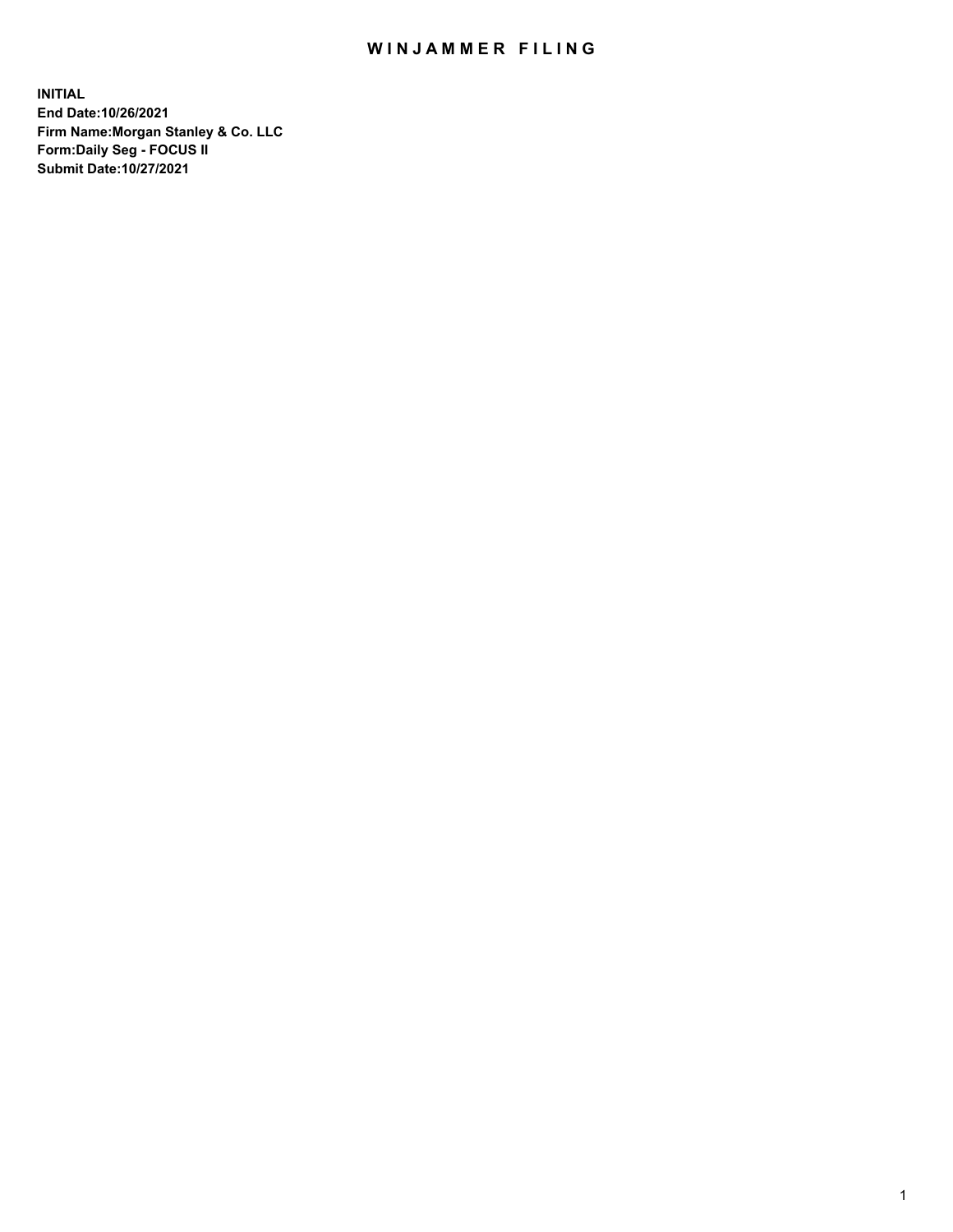**INITIAL End Date:10/26/2021 Firm Name:Morgan Stanley & Co. LLC Form:Daily Seg - FOCUS II Submit Date:10/27/2021 Daily Segregation - Cover Page**

| Name of Company                                                                                                                                                                                                                                                                                                               | Morgan Stanley & Co. LLC                               |
|-------------------------------------------------------------------------------------------------------------------------------------------------------------------------------------------------------------------------------------------------------------------------------------------------------------------------------|--------------------------------------------------------|
| <b>Contact Name</b>                                                                                                                                                                                                                                                                                                           | <b>Ikram Shah</b>                                      |
| <b>Contact Phone Number</b>                                                                                                                                                                                                                                                                                                   | 212-276-0963                                           |
| <b>Contact Email Address</b>                                                                                                                                                                                                                                                                                                  | Ikram.shah@morganstanley.com                           |
| FCM's Customer Segregated Funds Residual Interest Target (choose one):<br>a. Minimum dollar amount: ; or<br>b. Minimum percentage of customer segregated funds required:% ; or<br>c. Dollar amount range between: and; or<br>d. Percentage range of customer segregated funds required between:% and%.                        | 235,000,000<br><u>0</u><br><u>00</u><br>0 <sup>0</sup> |
| FCM's Customer Secured Amount Funds Residual Interest Target (choose one):<br>a. Minimum dollar amount: ; or<br>b. Minimum percentage of customer secured funds required:%; or<br>c. Dollar amount range between: and; or<br>d. Percentage range of customer secured funds required between:% and%.                           | 140,000,000<br><u>0</u><br><u>00</u><br>0 <sub>0</sub> |
| FCM's Cleared Swaps Customer Collateral Residual Interest Target (choose one):<br>a. Minimum dollar amount: ; or<br>b. Minimum percentage of cleared swaps customer collateral required:%; or<br>c. Dollar amount range between: and; or<br>d. Percentage range of cleared swaps customer collateral required between:% and%. | 92,000,000<br><u>0</u><br>0 Q<br>00                    |

Attach supporting documents CH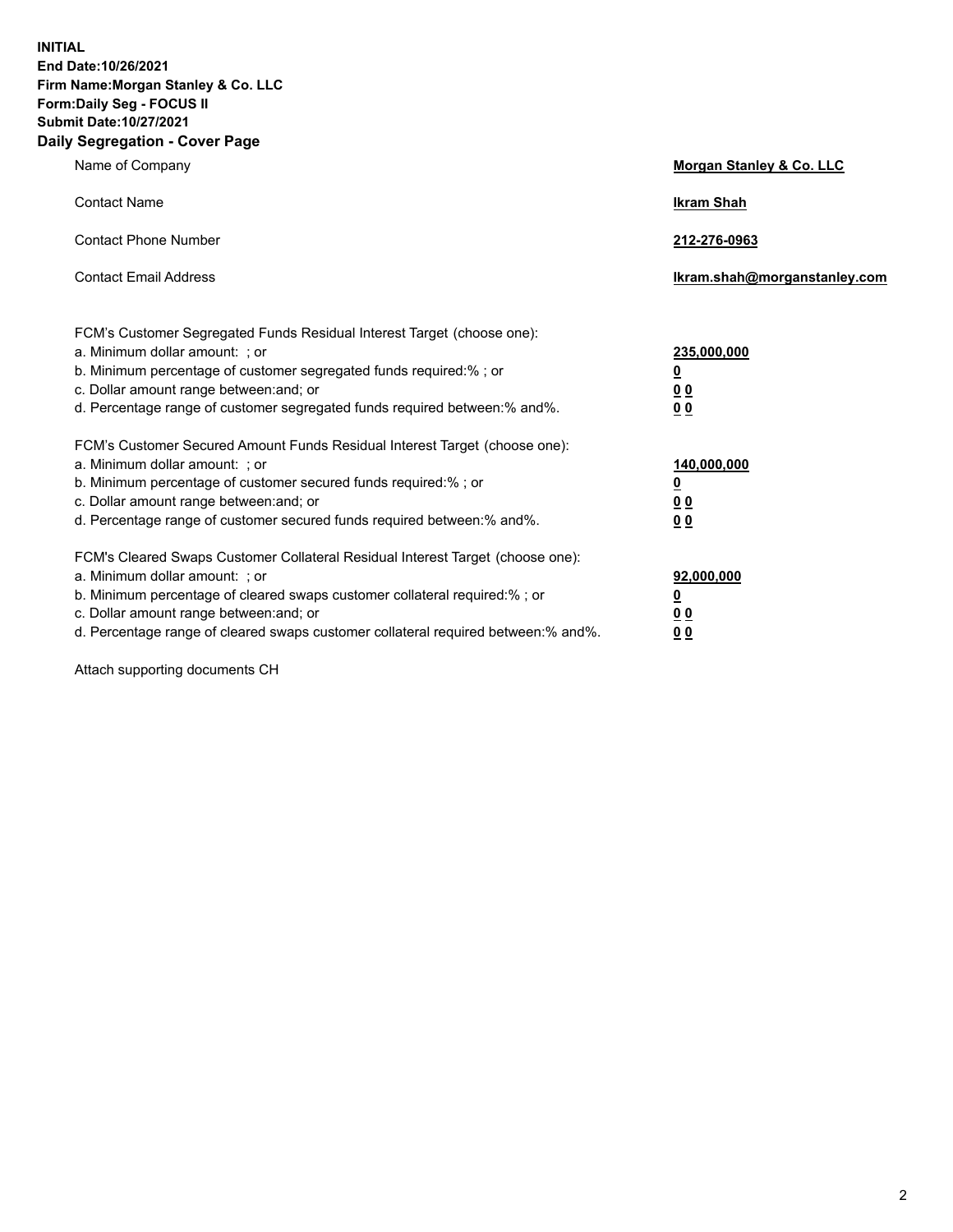## **INITIAL End Date:10/26/2021 Firm Name:Morgan Stanley & Co. LLC Form:Daily Seg - FOCUS II Submit Date:10/27/2021**

## **Daily Segregation - Secured Amounts**

Foreign Futures and Foreign Options Secured Amounts Amount required to be set aside pursuant to law, rule or regulation of a foreign government or a rule of a self-regulatory organization authorized thereunder **0** [7305] 1. Net ledger balance - Foreign Futures and Foreign Option Trading - All Customers A. Cash **5,446,748,126** [7315] B. Securities (at market) **1,791,049,902** [7317] 2. Net unrealized profit (loss) in open futures contracts traded on a foreign board of trade **532,060,694** [7325] 3. Exchange traded options a. Market value of open option contracts purchased on a foreign board of trade **43,912,513** [7335] b. Market value of open contracts granted (sold) on a foreign board of trade **-27,575,930** [7337] 4. Net equity (deficit) (add lines 1. 2. and 3.) **7,786,195,305** [7345] 5. Account liquidating to a deficit and account with a debit balances - gross amount **34,997,057** [7351] Less: amount offset by customer owned securities **-34,036,935** [7352] **960,122** [7354] 6. Amount required to be set aside as the secured amount - Net Liquidating Equity Method (add lines 4 and 5) 7. Greater of amount required to be set aside pursuant to foreign jurisdiction (above) or line 6. FUNDS DEPOSITED IN SEPARATE REGULATION 30.7 ACCOUNTS 1. Cash in banks A. Banks located in the United States **504,265,040** [7500] B. Other banks qualified under Regulation 30.7 **484,343,812** [7520] **988,608,852** [7530] 2. Securities A. In safekeeping with banks located in the United States **426,112,666** [7540] B. In safekeeping with other banks qualified under Regulation 30.7 **54,309,060** [7560] **480,421,726** [7570] 3. Equities with registered futures commission merchants A. Cash **6,928,112** [7580] B. Securities **0** [7590] C. Unrealized gain (loss) on open futures contracts **2,128,664** [7600] D. Value of long option contracts **0** [7610] E. Value of short option contracts **0** [7615] **9,056,776** [7620] 4. Amounts held by clearing organizations of foreign boards of trade A. Cash **0** [7640] B. Securities **0** [7650] C. Amount due to (from) clearing organization - daily variation **0** [7660] D. Value of long option contracts **0** [7670] E. Value of short option contracts **0** [7675] **0** [7680] 5. Amounts held by members of foreign boards of trade A. Cash **4,666,659,149** [7700] B. Securities **1,310,628,176** [7710] C. Unrealized gain (loss) on open futures contracts **529,932,030** [7720] D. Value of long option contracts **43,912,513** [7730] E. Value of short option contracts **-27,575,930** [7735] **6,523,555,938** [7740] 6. Amounts with other depositories designated by a foreign board of trade **0** [7760] 7. Segregated funds on hand **0** [7765] 8. Total funds in separate section 30.7 accounts **8,001,643,292** [7770] 9. Excess (deficiency) Set Aside for Secured Amount (subtract line 7 Secured Statement Page 1 from Line 8)

- 10. Management Target Amount for Excess funds in separate section 30.7 accounts **140,000,000** [7780]
- 11. Excess (deficiency) funds in separate 30.7 accounts over (under) Management Target **74,487,865** [7785]

**7,787,155,427** [7355]

## **7,787,155,427** [7360]

**214,487,865** [7380]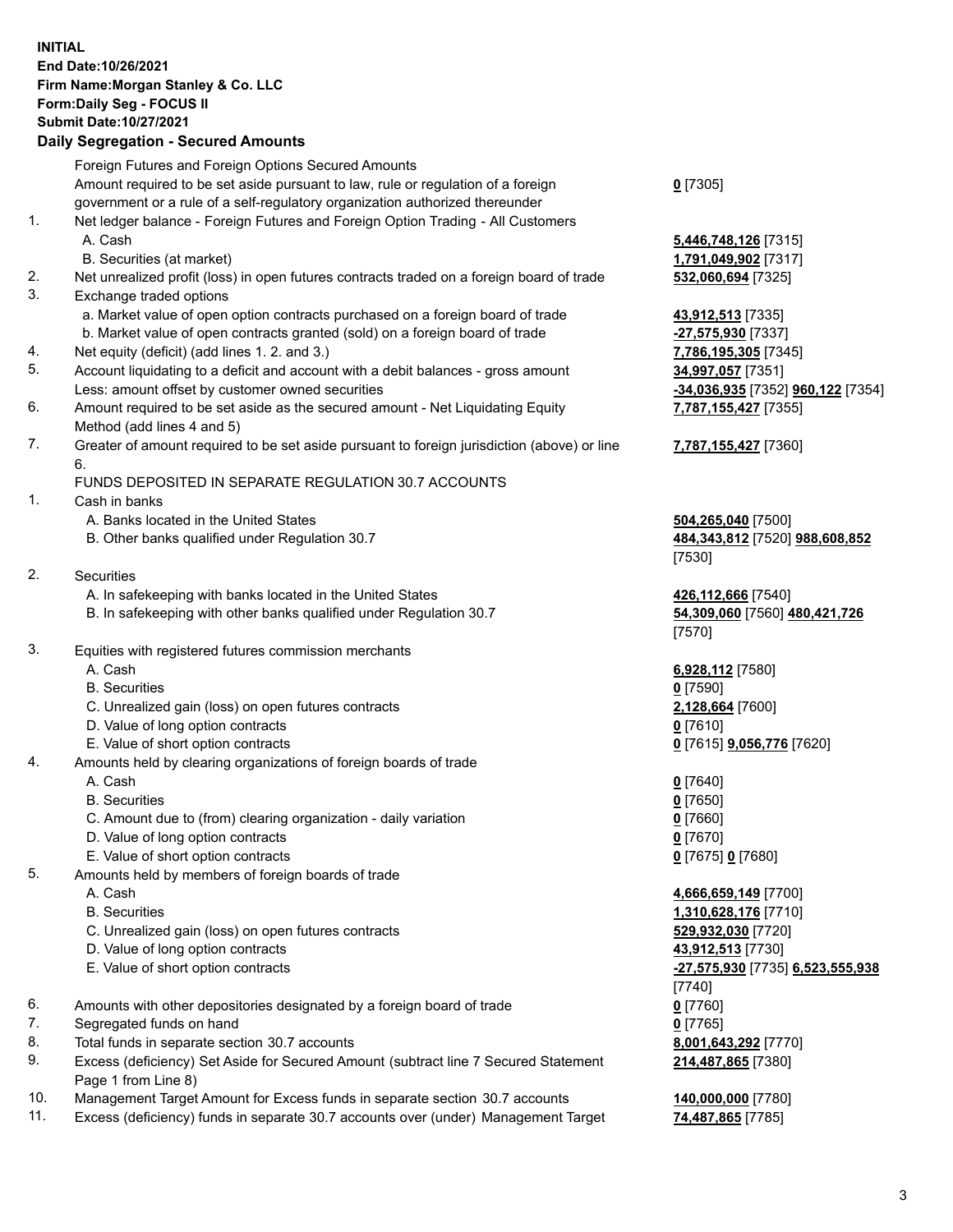**INITIAL End Date:10/26/2021 Firm Name:Morgan Stanley & Co. LLC Form:Daily Seg - FOCUS II Submit Date:10/27/2021 Daily Segregation - Segregation Statement** SEGREGATION REQUIREMENTS(Section 4d(2) of the CEAct) 1. Net ledger balance A. Cash **16,505,333,289** [7010] B. Securities (at market) **7,826,175,258** [7020] 2. Net unrealized profit (loss) in open futures contracts traded on a contract market **899,899,227** [7030] 3. Exchange traded options A. Add market value of open option contracts purchased on a contract market **1,988,648,962** [7032] B. Deduct market value of open option contracts granted (sold) on a contract market **-1,705,572,921** [7033] 4. Net equity (deficit) (add lines 1, 2 and 3) **25,514,483,815** [7040] 5. Accounts liquidating to a deficit and accounts with debit balances - gross amount **422,250,821** [7045] Less: amount offset by customer securities **-421,815,830** [7047] **434,991** [7050] 6. Amount required to be segregated (add lines 4 and 5) **25,514,918,806** [7060] FUNDS IN SEGREGATED ACCOUNTS 7. Deposited in segregated funds bank accounts A. Cash **2,297,825,596** [7070] B. Securities representing investments of customers' funds (at market) **0** [7080] C. Securities held for particular customers or option customers in lieu of cash (at market) **3,191,403,170** [7090] 8. Margins on deposit with derivatives clearing organizations of contract markets A. Cash **15,414,226,831** [7100] B. Securities representing investments of customers' funds (at market) **0** [7110] C. Securities held for particular customers or option customers in lieu of cash (at market) **4,484,347,323** [7120] 9. Net settlement from (to) derivatives clearing organizations of contract markets **67,955,909** [7130] 10. Exchange traded options A. Value of open long option contracts **1,988,648,962** [7132] B. Value of open short option contracts **-1,705,572,921** [7133] 11. Net equities with other FCMs A. Net liquidating equity **11,793,849** [7140] B. Securities representing investments of customers' funds (at market) **0** [7160] C. Securities held for particular customers or option customers in lieu of cash (at market) **0** [7170] 12. Segregated funds on hand **150,424,765** [7150] 13. Total amount in segregation (add lines 7 through 12) **25,901,053,484** [7180] 14. Excess (deficiency) funds in segregation (subtract line 6 from line 13) **386,134,678** [7190] 15. Management Target Amount for Excess funds in segregation **235,000,000** [7194] 16. Excess (deficiency) funds in segregation over (under) Management Target Amount **151,134,678** [7198]

Excess